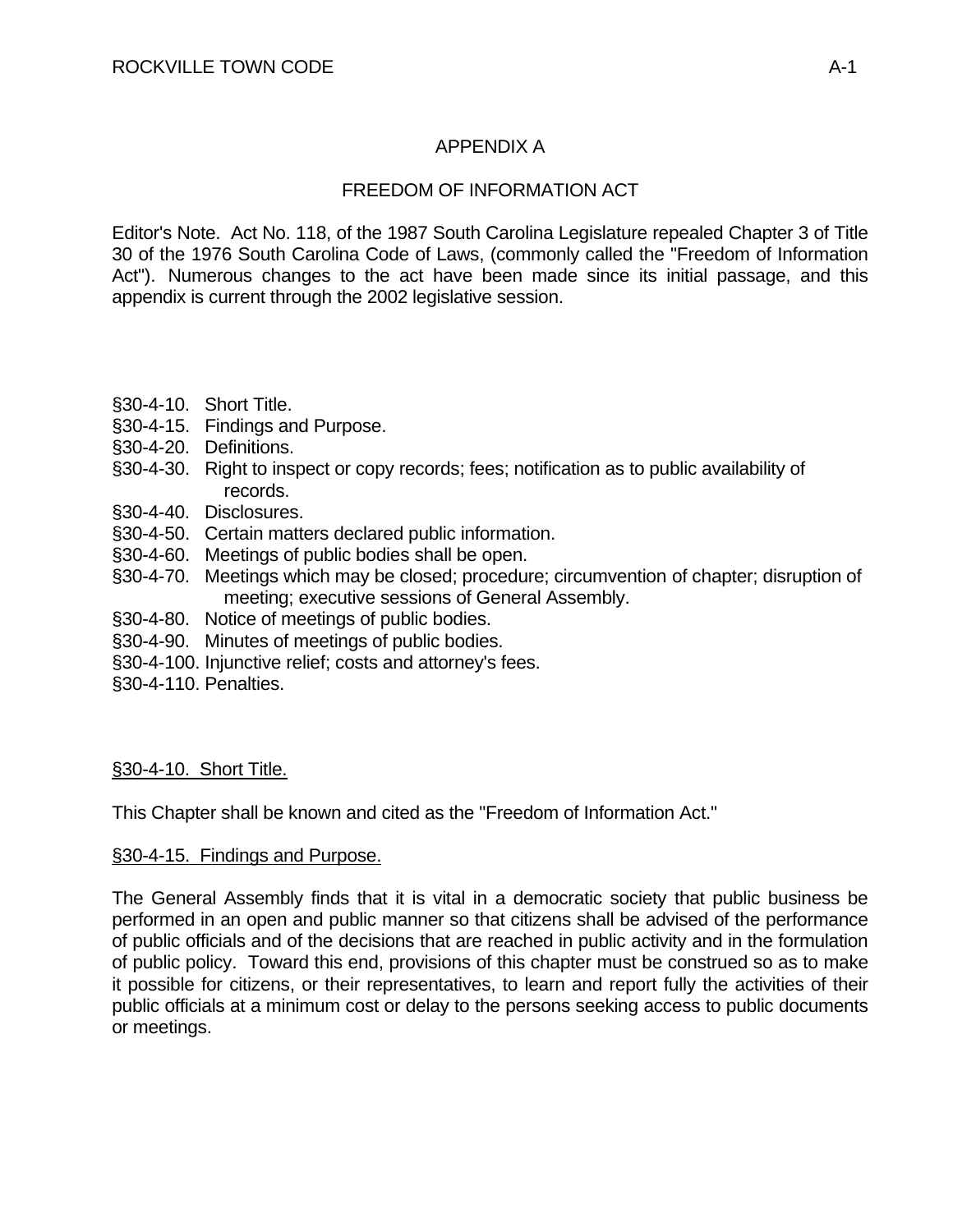### §30-4-20. Definitions.

 (a) "Public body" means any department of the State, and state board, commission, agency, and authority, any public or governmental body or political subdivision of the State, including counties, municipalities, townships, school districts, and special purpose districts, or any organization, corporation, or agency supported in whole or in part by public funds or expending public funds, including committees, subcommittees, advisory committees, and the like of any such body by whatever name known, and includes any quasi-governmental body of the State and its political subdivisions, including, without limitation, bodies such as the South Carolina Public Service Authority and the South Carolina State Ports Authority. Committees of health care facilities, which are subject to this Chapter, for medical staff disciplinary proceedings, quality assurance, peer review, including the medical staff credentialing process, specific medical case review, and self-evaluation are not public bodies for the purpose of this Chapter.

 (b) "Person" includes any individual, corporation, partnership, firm, organization or association.

 (c) "Public record" includes all books, papers, maps, photographs, cards, tapes, recordings, or other documentary materials regardless of physical form or characteristics prepared, owned, used in the possession of, or retained by a public body. Records such as income tax returns, medical records, hospital medical staff reports, scholastic records, adoption records, records related to registration, and circulation of library materials which contain names or other personally identifying details regarding the users of public, private, school, college, technical college, university, and state institutional libraries and library systems, supported in whole or in part by public funds or expending public funds, or records which reveal the identity of the library patron checking out or requesting an item from the library or using other library services, except nonidentifying administrative and statistical reports of registration and circulation, and other records which by law are required to be closed to the public are not considered to be made open to the public under the provisions of this act. Nothing herein authorizes or requires the disclosure of those records where the public body, prior to January 20, 1987, by a favorable vote of three-fourths of the membership, taken after receipt of a written request, concluded that the public interest was best served by not disclosing them. Nothing herein authorizes or requires the disclosure of records of the Board of Financial Institutions pertaining to applications and surveys for charters and branches of banks and savings and loan associations or surveys and examinations of the institutions required to be made by law.

 (d) "Meeting" means the convening of a quorum of the constituent membership of a public body, whether corporal or by means of electronic equipment, to discuss or act upon a matter over which the public body has supervision, control, jurisdiction or advisory power.

 (e) "Quorum" unless otherwise defined by applicable law means a simple majority of the constituent membership of a public body.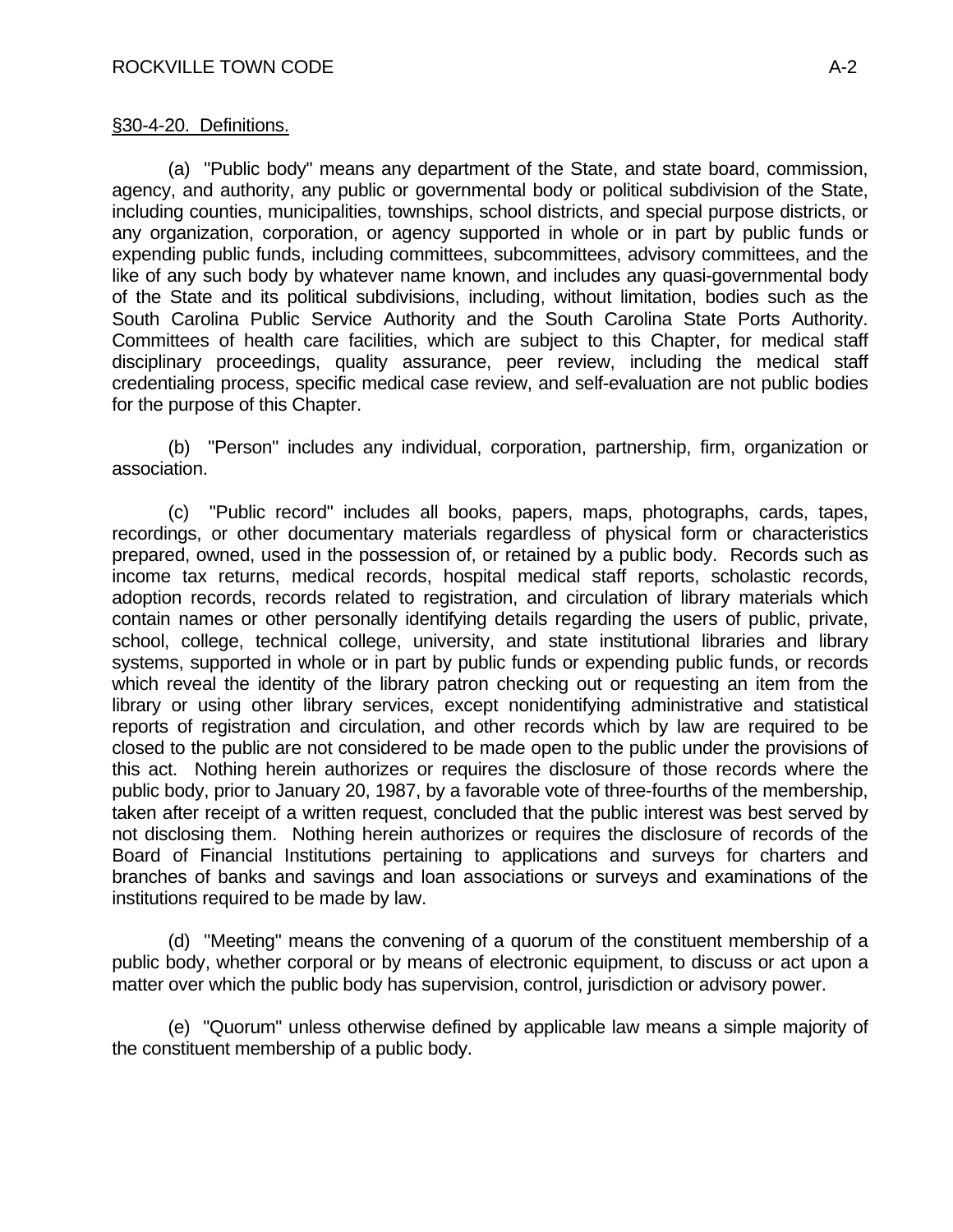### §30-4-30. Right to inspect or copy public records; fees; notification as to public availability of records.

 (a) Any person has a right to inspect or copy any public record of a public body, except as otherwise provided by §30-4-40, in accordance with reasonable rules concerning time and place of access.

 (b) The public body may establish and collect fees not to exceed the actual cost of searching for or making copies of records. Fees charged by a public body must be uniform for copies of the same record or document. However, members of the General Assembly may receive copies of records or documents at no charge from public bodies when their request relates to their legislative duties. Such records shall be furnished at the lowest possible cost to the person requesting the records. Records shall be provided in a form that is both convenient and practical for use by the person requesting copies of the records concerned, if it is equally convenient for such public body to provide the records in such form. Documents may be furnished when appropriate without charge or at a reduced charge where the agency determines that waiver or reduction of the fee is in the public interest because furnishing the information can be considered as primarily benefiting the general public. Fees shall not be charged for examination and review to determine if such documents are subject to disclosure. Nothing in this chapter shall prevent the custodian of the public records from charging a reasonable hourly rate for making records available to the public nor requiring a reasonable deposit of such costs prior to searching for or making copies of the records.

 (c) Each public body, upon written request for records made under this chapter, shall within fifteen days (excepting Saturdays, Sundays, and legal public holidays) of the receipt of any such request notify the person making such request of its determination and the reasons therefor. Such a determination shall constitute the final opinion of the public body as to the public availability of the requested public record and, if the request is granted, the record must be furnished or made available for inspection or copying. If written notification of the determination of the public body as to the availability of the requested public record is neither mailed nor personally delivered to the person requesting the document within the fifteen days allowed herein, the request must be considered approved.

 (d) The following records of a public body must be available for public inspection and copying during the hours of operations of the public body without the requestor being required to make a written request to inspect or copy the records when the requestor appears in person:

(1) minutes of the meetings of the public body for the preceding six months;

 (2) all reports identified in Section 30-4-50(A)(8) for at least the fourteen-day period before the current day; and

 (3) documents identifying persons confined in any jail, detention center, or prison for the preceding three months.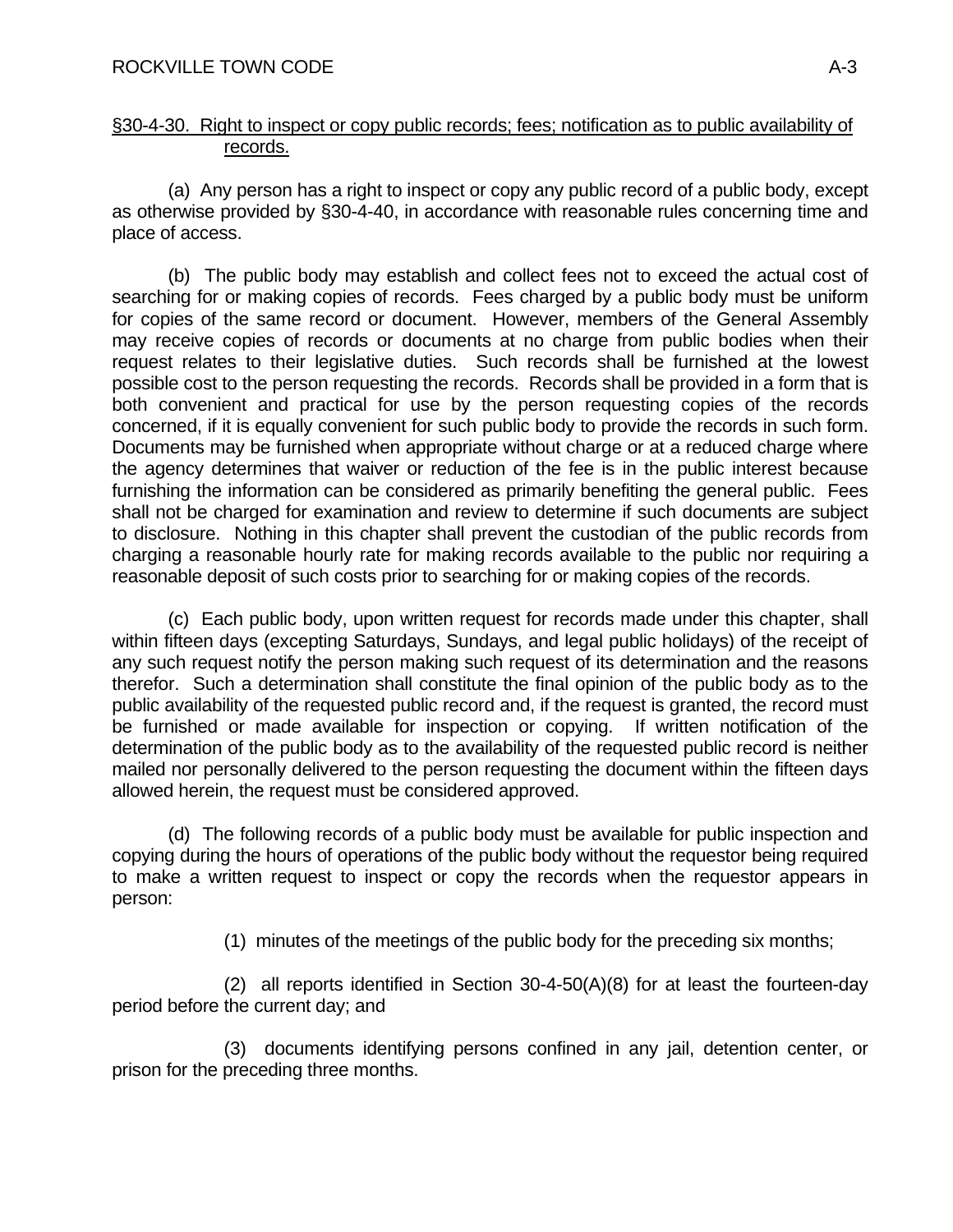(a) A public body may but is not required to disclose the following information.

 (1) Trade secrets, which are defined as unpatented, secret, commercially valuable plans, appliances, formulas, or processes, which are used for the making, preparing, compounding, treating, or processing of articles or materials which are trade commodities obtained from a person and which are generally recognized as confidential; and work products, in whole or in part collected or produced for sale or resale, and paid subscriber information. Trade secrets also include, for those public bodies who market services or products in competition with others, feasibility, planning, and marketing studies, and evaluations and other materials which contain references to potential customers, competitive information, or evaluation.

 (\*) All materials, regardless of form, gathered by a public body during a search to fill an employment position, except that materials relating to not fewer than the final three applicants under consideration for a position must be made available for public inspection and copying. In addition to making available for public inspection and copying the materials described in this item, the public body must disclose, upon request, the number of applicants considered for a position. For the purpose of this item 'materials relating to not fewer than the final three applicants' do not include an applicants income tax returns, medical records, social security number, or information otherwise exempt from disclosure by this section.

(\*) (Editor's Note. At the time of this publication, no number had been assigned.)

 (A) Data, records, or information of a proprietary nature, produced or collected by or for faculty or staff of state institutions of higher education in the conduct of or as a result of study or research on commercial, scientific, technical, or scholarly issues, whether sponsored by the institution alone or in conjunction with a governmental body or private concern, where the data, records, or information has not been publicly released, published, copyrighted, or patented.

 (B) Any data, records, or information developed collected, or received by or on behalf of faculty, staff, employees, or students of a state institution of higher education or any public or private entity supporting or participating in the activities of a state institution of higher education in the conduct of or as a result of study or research on medical, scientific, technical, scholarly, or artistic issues, whether sponsored by the institution alone or in conjunction with a governmental body or private entity until the information is published, patented, otherwise publicly disseminated, or released to an agency whereupon the request must be made to the agency. This item, applies to, but is not limited to, information provided by participants in research, research notes and data, discoveries, research projects, proposals, methodologies, protocols, and creative works.

 (C) The identity, or information tending to reveal the identity, of any individual who in good faith makes a complaint or otherwise discloses information, which alleges a violation or potential violation of law or regulation, to a state regulatory agency.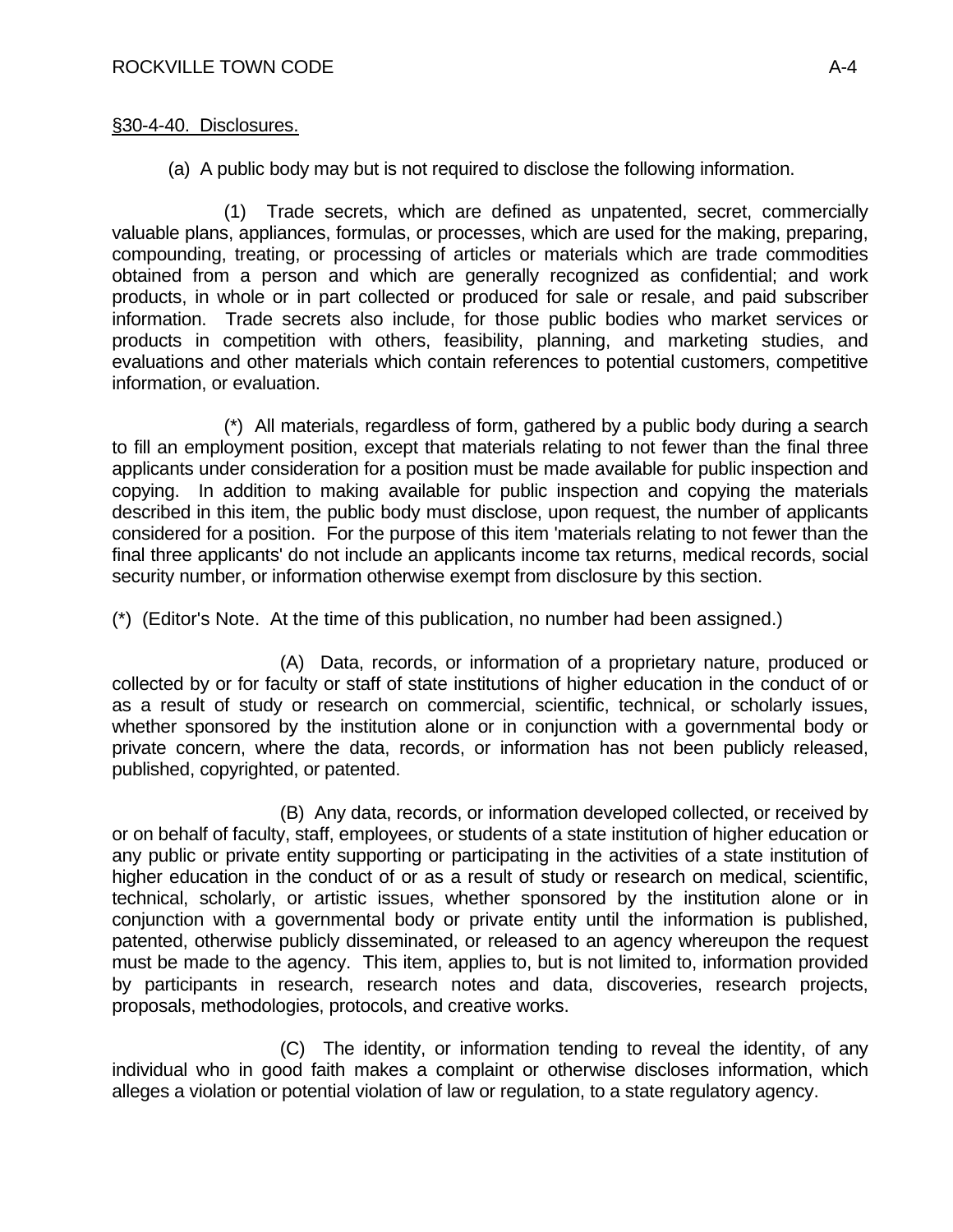(D) The exemptions in this item do not extend to the institution's financial or administrative records.

 (2) Information of a personal nature where the public disclosure thereof would constitute unreasonable invasion of personal privacy. Information of a personal nature shall include, but not be limited to, information as to gross receipts contained in applications for business licenses and information relating to public records which include the name, address, and telephone number or other such information of an individual or individuals who are handicapped or disabled when the information is requested for person-to person commercial solicitation of handicapped persons solely by virtue of their handicap. This provision must not be interpreted to restrict access by the public and press to information contained in public records.

 (3) Records of law enforcement and public safety agencies not otherwise available by law that were compiled in the process of detecting and investigating crime if the disclosure of the information would harm the agency by:

- (A) Disclosing identity of informants not otherwise known;
- (B) The premature release of information to be used in a prospective law enforcement action;
- (C) Disclosing investigatory techniques not other wise known outside the government;
- (D) By endangering the life, health, or property of any person.
- (4) Matters specifically exempted from disclosure by statute or law.

 (5) Documents of and documents incidental to proposed contractual arrangements and documents of and documents incidental to proposed sales or purchases of property; however:

 (A) these documents are not exempt from disclosure once a contract is entered into or the property is sold or purchased except as otherwise provided in this section;

 (B) a contract for the sale or purchase of real estate shall remain exempt from disclosure until the deed is executed, but this exemption applies only to those contracts of sale or purchase where the execution of the deed occurs within twelve months from the date of sale or purchase;

 (C) confidential proprietary information provided to a public body for economic development or contract negotiations purposes is not required to be disclosed.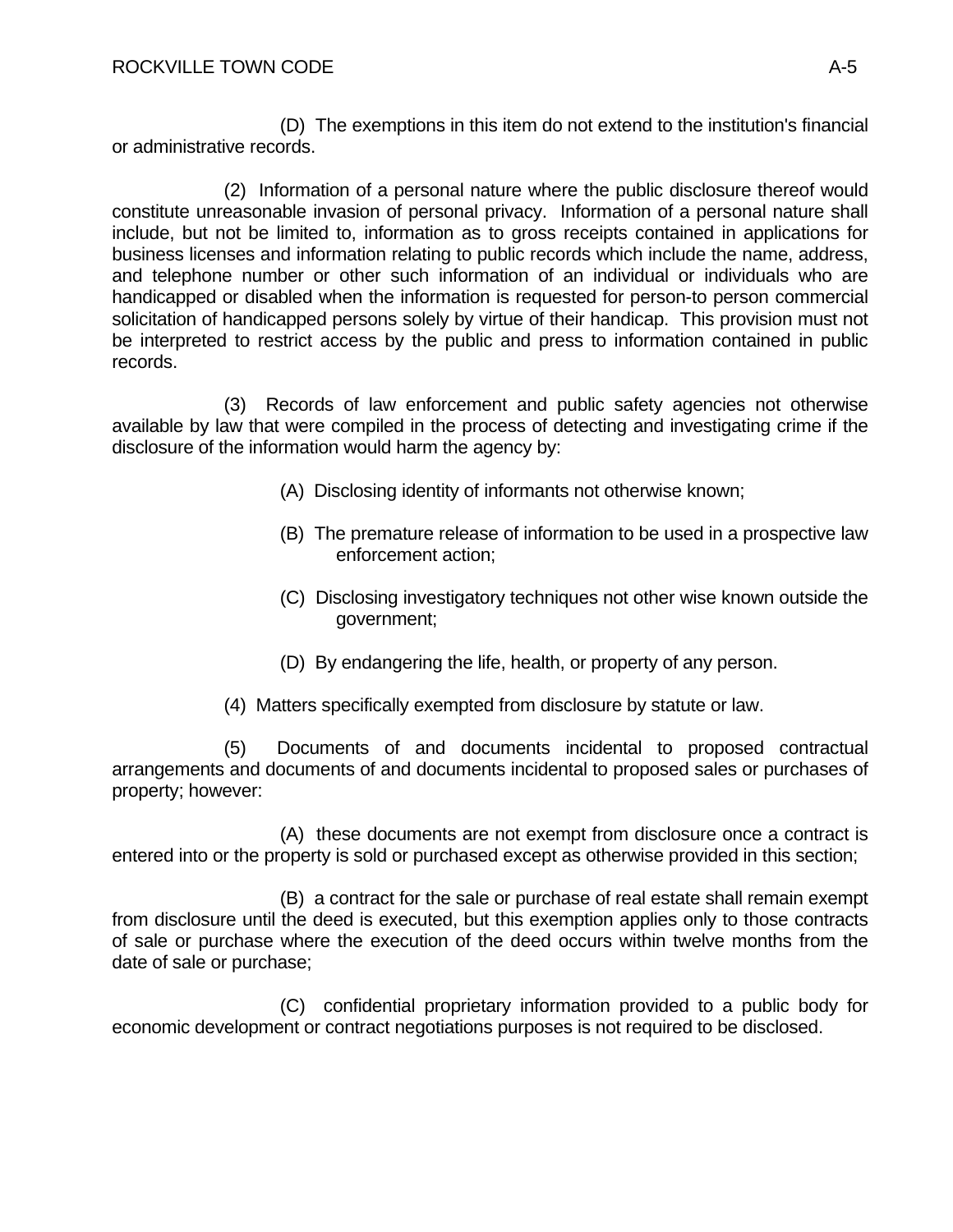- (6) All compensation paid by public bodies except as follows:
	- (A) For those persons receiving compensation of fifty thousand dollars or more annually, for all part-time employees, for any other persons who are paid honoraria or other compensation for special appearances, performances or the like, and for employees at the level of agency or department head, the exact compensation of each person or employee;
	- (B) For classified and unclassified employees, including contract instructional employees, not subject to item (A) above who receive compensation between, but not including, thirty thousand dollars and fifty thousand dollars annually, the compensation level within a range of four thousand dollars, such ranges to commence at thirty thousand dollars and increase in increments of four thousand dollars;
	- (C) For classified employees not subject to item (A) above who receive compensation of thirty thousand dollars or less annually, the salary schedule showing the compensation range for that classification including longevity steps, where applicable;
	- (D) For unclassified employees, including contract instructional employees, not subject to item (A) above who receive compensation of thirty thousand dollars or less annually, the compensation level within a range of four thousand dollars, such ranges to commence at two thousand dollars and increase in increments of four thousand dollars.
	- (E) For purposes of this subsection (6), "agency head" or "department head" means any person who has authority and responsibility for any department, of any institution, board, commission, council, division, bureau, center, school, hospital, or other facility that is a unit of a public body.

 (7) Correspondence or work product of legal counsel for a public body and any other material that would violate attorney-client relationships.

 (8) Memoranda, correspondence, and working papers in the possession of individual members of the General Assembly or their immediate staffs; however, nothing herein may be construed as limiting or restricting public access to source documents or records, factual data or summaries of factual data, papers, minutes, or reports otherwise considered to be public information under the provisions of this Chapter and not specifically exempted by any other provisions of this Chapter.

 (9) Memoranda, correspondence, documents, and working papers relative to efforts or activities of a public body to attract business or industry to invest within South Carolina.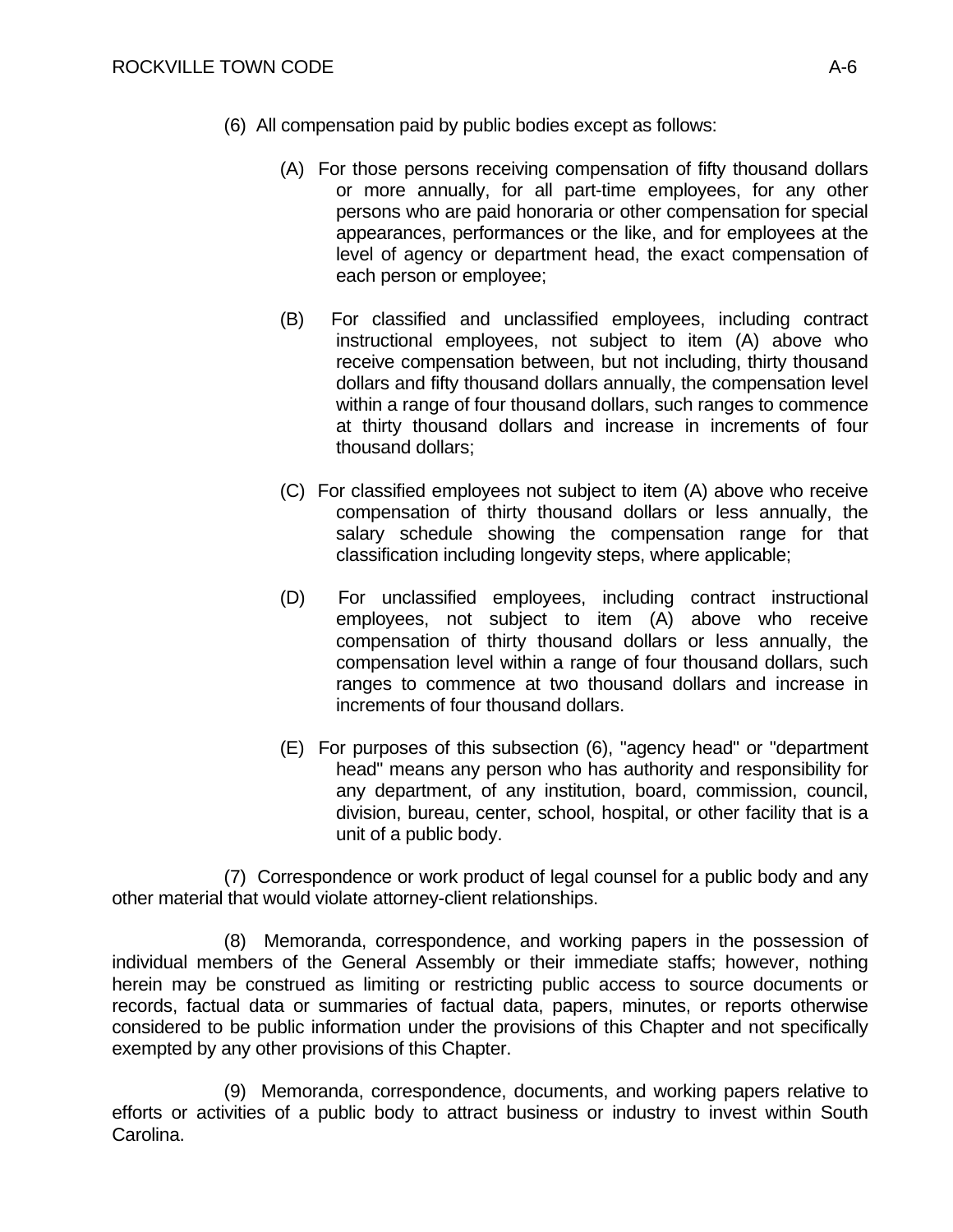(10) Any standards used or to be used by the South Carolina Revenue and Taxation for the selection of returns for examination, or data used or to be used for determining such standards, if the Commission determines that such disclosure would seriously impair assessment, collection, or enforcement under the tax laws of this State.

 (11) Information relative to the identity of the maker of a gift to a public body if the maker specifies that his making of the gift must be anonymous and that his identity must not be revealed as a condition of making the gift. For the purposes of this item, "gift to a public body" includes, but is not limited to, gifts to any of the state-supported colleges or universities and museums. With respect to the gifts, only information which identifies the maker may be exempt from disclosure. If the maker of any gift or any member of his immediate family has any business transaction with the recipient of the gift within three years before or after the gift is made, the identity of the maker is not exempt from disclosure.

 (b) If any public record contains material which is not exempt under subsection (a) of this section, the public body shall separate the exempt and nonexempt material available in accordance with the requirements of this Chapter.

## §30-4-50. Certain matters declared public information.

 a. Without limiting the meaning of other Sections of this Chapter, the following categories of information are specifically made public information subject to the restrictions and limitations of §30-4-20, §30-4-40 and §30-4-70 of this Chapter:

 (1) The names, sex, race, title and dates of employment of all employees and officers of public bodies;

 (2) Administrative staff manuals and instructions to staff that affect a member of the public;

 (3) Final options, including concurring and dissenting opinions, as well as orders, made in the adjudication of cases;

 (4) Those statements of policy and interpretations of policy, statute and the Constitution which have been adopted by the public body;

(5) Written planning policies and goals and final planning decisions;

 (6) Information in or taken from any account, voucher or contract dealing with the receipt or expenditure of public or other funds by public bodies;

 (7) The minutes of all proceedings of all public bodies and all votes at such proceedings, with the exception of all such minutes and votes taken at meetings closed to the public pursuant to 30-4-70;

 (8) Reports which disclose the nature, substance, and location of any crime or alleged crime reported as having been committed. Where a report contains information exempt as otherwise provided by law, the law enforcement agency may delete that information from the report.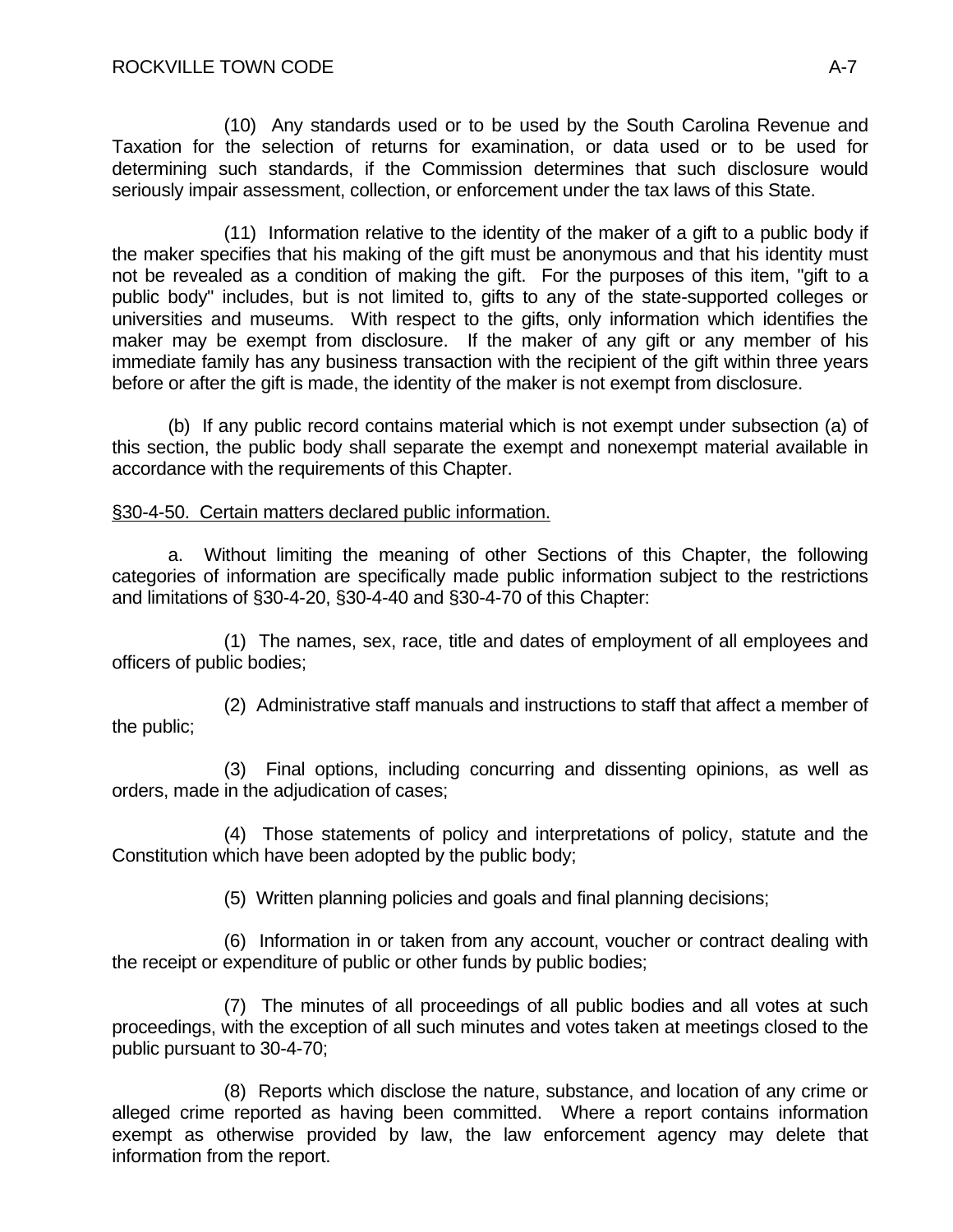(9) Statistical and other empirical findings considered by the Legislative Audit Council in the development of an audit report.

 b. No information contained in a police incident report or in an employee salary schedule revealed in response to a request pursuant to this chapter may be utilized for commercial solicitation. Also, the home addresses and home telephone numbers of employees and officers of public bodies revealed in response to a request pursuant to this chapter may not be utilized for commercial solicitation. However, this provision must not be interpreted to restrict access by the public and press to information contained in public records.

# §30-4-60. Meetings of public bodies shall be open.

Every meeting of all public bodies shall be open to the public unless closed pursuant to §30-4-70 of this Chapter.

## §30-4-70. Meetings which may be closed; procedure; circumvention of chapter; disruption of meeting; executive sessions of General Assembly.

 (a) A public body may hold a meeting closed to the public for one or more of the following reasons:

 (1) Discussion of employment, appointment, compensation, promotion, demotion, discipline, or release of an employee, a student, or a person regulated by a public body or the appointment of a person to a public body; however, if an adversary hearing involving the employee or client is held, the employee or client has the right to demand that the hearing be conducted publicly. Nothing contained in this item shall prevent the public body, in its discretion, from deleting the names of the other employees or clients whose records are submitted for use at the hearing.

 (2) Discussion of negotiations incident to proposed contractual arrangements and proposed sale or purchase of property, the receipt of legal advice, where the legal advice related to a pending, threatened or potential claim or other matters covered by the attorneyclient privilege, settlement of legal claims, or the position of the public agency in other adversary situations involving the assertion against said agency of a claim.

(3) Discussion regarding the development of security personnel or devices.

(4) Investigative proceedings regarding allegations of criminal misconduct.

 (5) Discussion of matters relating to the proposed location, expansion, or the provision of services encouraging location or expansion of industries or other businesses in the area served by the public body.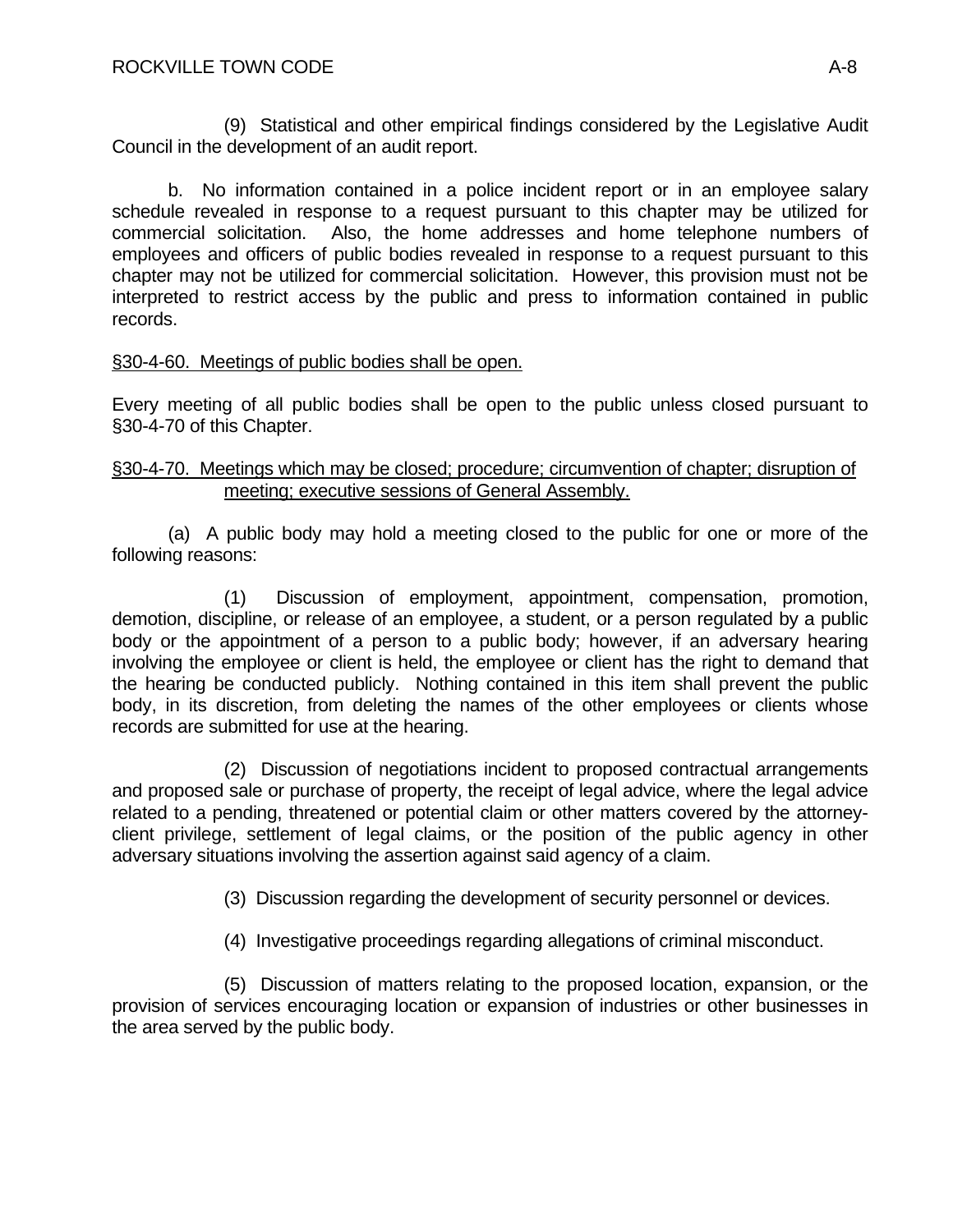(6) Before going into executive session the public agency shall vote in public on the question and when such vote is favorable the presiding officer shall announce the specific purpose of the executive session. As used in this subsection, "specific purpose" means a description of the matter to be discussed as identified in items (1) through (5) of subsection (a) of this section. However, when the executive session is held pursuant to §30-4-70 (a)(1) or §30-4-70(a)(5), the identity of the individual or entity being discussed is not required to be disclosed to satisfy the requirement that the specific purpose of the executive session to be stated. No action may be taken in executive session except (a) to adjourn or (b) to return to public session. The members of a public body may not commit the public body to a course of action by a polling of members in executive session.

 (b) No chance meeting, social meeting, or electronic communication may be used in circumvention of the spirit of requirements of this chapter to act upon a matter over which the public body has supervision, control, jurisdiction, or advisory power.

 (c) This chapter does not prohibit the removal of any person who willfully disrupts a meeting to the extent that orderly conduct of the meeting is seriously compromised.

 (d) Sessions of the General Assembly may enter into executive sessions authorized by the Constitution of this State and rules adopted pursuant thereto.

### §30-4-80. Notice of Meeting of Public Bodies.

 (a) All public bodies, except as provided in subsections (b) and (c) of this section, must give written public notice of their regular meetings at the beginning of each calendar year. The notice must include the dates, times, and places of such meetings. Agendas, if any, for regularly scheduled meetings must be posted on a bulletin board at the office or meeting place of the public body at least twenty-four hours prior to such meetings. All public bodies must post on such bulletin board public notice for any called, special, or rescheduled meetings. Such notice must be posted as early as is practicable but not later than twenty-four hours before the meeting. The notice must include the agenda, date, time, and place of the meeting. This requirement does not apply to emergency meetings of public bodies.

 (b) Legislative committees must post their meeting times during weeks of the regular session of the General Assembly and must comply with the provisions for notice of special meetings during those weeks when the General Assembly is not in session. Subcommittees of standing legislative committees must give notice during weeks of the legislative session only if it is practicable to do so.

 (c) Subcommittees, other than legislative subcommittees, of committees required to give notice under subsection (a), must make reasonable and timely efforts to give notice of their meetings.

 (d) Written public notice must include but need not be limited to posting a copy of the notice at the principle office of the public body holding the meeting or, if no such office exists, at the building in which the meeting is to be held.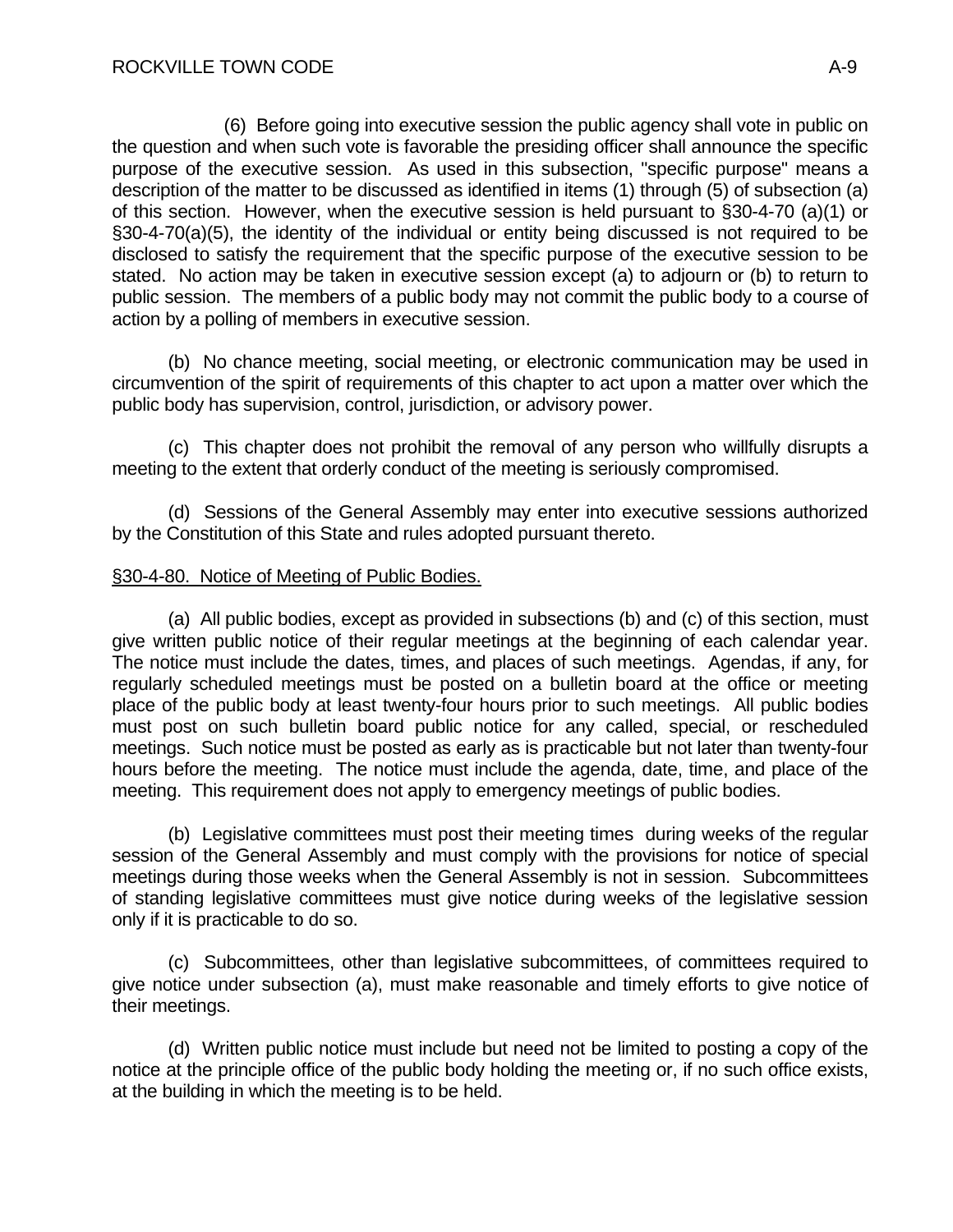(e) All public bodies shall notify persons or organizations, local news media, or such other news media as may request notification of the times, dates, places, and agenda of all public meetings, whether scheduled, rescheduled, or called, and the efforts made to comply with this requirement must be noted in the minutes of the meetings.

## §30-4-90. Minutes of Meetings of Public Bodies.

 (a) All public bodies shall keep written minutes of all of their public meetings. Such minutes shall include but need not be limited to:

(1) The date, time, and place of the meeting.

(2) The members of the public body recorded as either present or absent.

 (3) The substance of all matters proposed, discussed or decided and, at the request of any member, a record, by an individual member, of any votes taken.

 (4) Any other information that any member of the public body requests be included or reflected in the minutes.

 (b) The minutes shall be public records and shall be available within a reasonable time after the meeting except where such disclosures would be inconsistent with §30-4-70 of this chapter.

 (c) All or any part of a meeting of a public body may be recorded by any person in attendance by means of a tape recorder or any other means of sonic reproduction, except when a meeting is closed pursuant to §30-4-70 of this chapter, provided that in so recording there is no active interference with the conduct of the meeting. Provided, further, that the public body shall not be required to furnish recording facilities or equipment.

## §30-4-100. Injunctive Relief; Costs and Attorney's Fees.

 (a) Any citizen of the State may apply to the circuit court for either or both a declaratory judgment and injunctive relief to enforce the provisions of this chapter in appropriate cases as long as such application is made no later that one year following the date on which the alleged violation occurs or one year after a public vote in public session, whichever comes later. The court may order equitable relief as it considers appropriate, and a violation of this chapter must be considered to be an irreparable injury for which no adequate remedy at law exists.

 (b) If a person or entity seeking such relief prevails, he or it may be awarded reasonable attorney fees and other costs of litigation. If such person or entity prevails in part, the court may in its discretion award him or it reasonable attorney fees or an appropriate portion thereof.